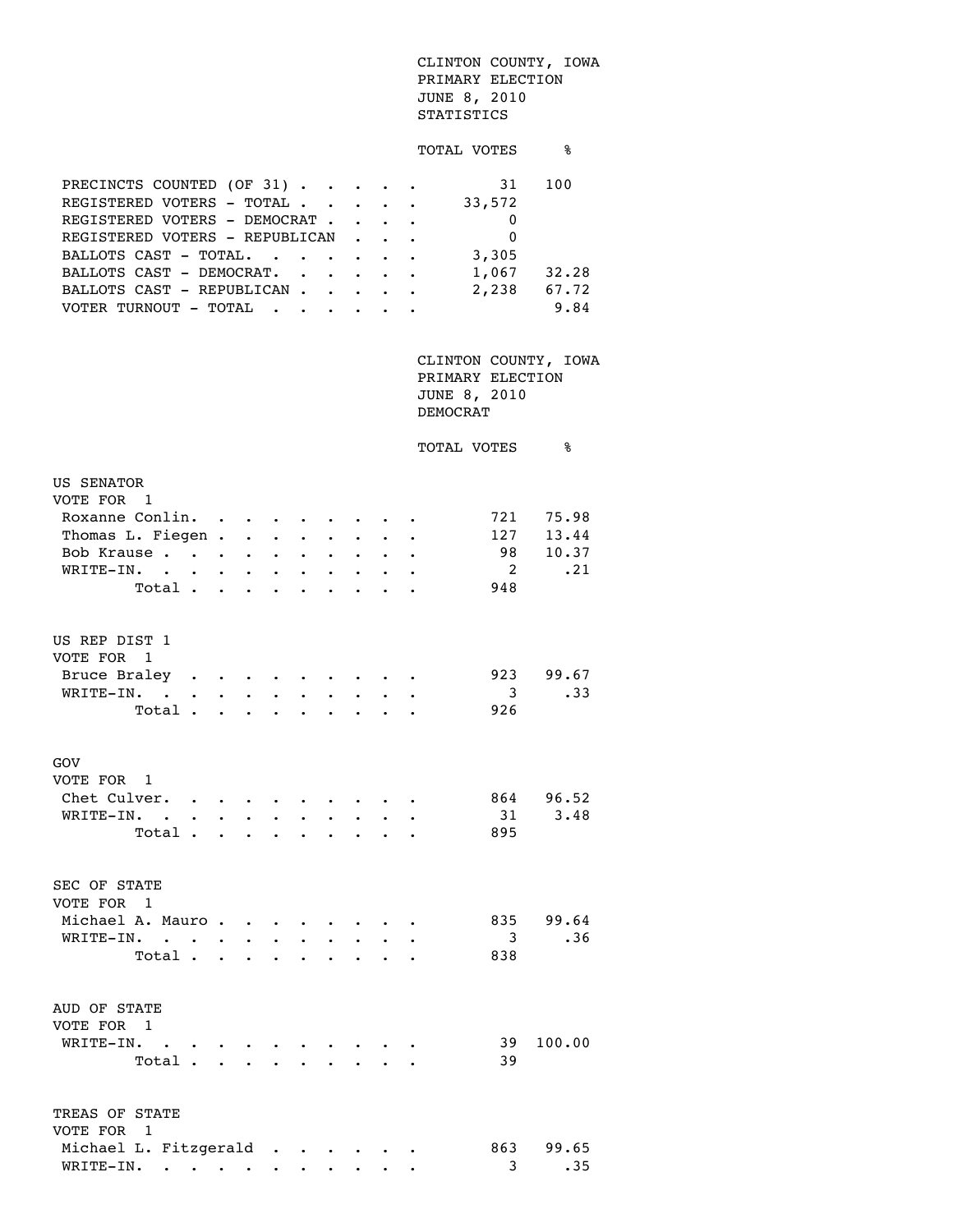| SEC OF AG                                |                      |                                                                     |                                                                                                                                                         |                                  |           |                      |           |                      |                      |              |           |
|------------------------------------------|----------------------|---------------------------------------------------------------------|---------------------------------------------------------------------------------------------------------------------------------------------------------|----------------------------------|-----------|----------------------|-----------|----------------------|----------------------|--------------|-----------|
| VOTE FOR<br>$\blacksquare$               |                      |                                                                     |                                                                                                                                                         |                                  |           |                      |           |                      |                      |              |           |
| Francis Thicke.                          |                      | $\bullet$ .<br><br><br><br><br><br><br><br><br><br><br><br><br>     |                                                                                                                                                         |                                  |           |                      |           |                      |                      | 811          | 100.00    |
| WRITE-IN.                                |                      |                                                                     |                                                                                                                                                         |                                  |           |                      |           |                      |                      | 0            |           |
| Total.                                   |                      |                                                                     |                                                                                                                                                         |                                  |           |                      |           |                      |                      | 811          |           |
|                                          |                      |                                                                     |                                                                                                                                                         |                                  |           |                      |           |                      |                      |              |           |
|                                          |                      |                                                                     |                                                                                                                                                         |                                  |           |                      |           |                      |                      |              |           |
| ATT GEN                                  |                      |                                                                     |                                                                                                                                                         |                                  |           |                      |           |                      |                      |              |           |
| VOTE FOR<br>1                            |                      |                                                                     |                                                                                                                                                         |                                  |           |                      |           |                      |                      |              |           |
| Tom Miller<br>$\ddot{\phantom{a}}$       | $\sim$ $\sim$        | $\bullet$ .<br><br><br><br><br><br><br><br><br><br><br><br><br><br> |                                                                                                                                                         |                                  |           |                      |           |                      |                      | 869          | 100.00    |
| WRITE-IN.<br>$\ddot{\phantom{0}}$        | $\bullet$            | $\bullet$                                                           |                                                                                                                                                         |                                  |           |                      |           |                      |                      | 0            |           |
| Total.                                   |                      |                                                                     |                                                                                                                                                         |                                  |           |                      |           |                      |                      | 869          |           |
|                                          |                      |                                                                     |                                                                                                                                                         |                                  |           |                      |           |                      |                      |              |           |
| ST SEN DIST 13                           |                      |                                                                     |                                                                                                                                                         |                                  |           |                      |           |                      |                      |              |           |
| VOTE FOR<br>1                            |                      |                                                                     |                                                                                                                                                         |                                  |           |                      |           |                      |                      |              |           |
| Tod R. Bowman.                           |                      | $\bullet$                                                           |                                                                                                                                                         |                                  |           |                      |           |                      |                      | 479          | 62.08     |
| Paul J. Feller.                          |                      | $\bullet$ . The set of $\bullet$                                    | $\bullet$                                                                                                                                               |                                  |           |                      |           |                      |                      | 30           | 3.90      |
| Brian S. Moore.                          |                      |                                                                     |                                                                                                                                                         |                                  |           |                      |           |                      |                      | 100          | 12.99     |
| Ed O'Neill .                             |                      |                                                                     | $\bullet$ .<br><br><br><br><br><br><br><br><br><br><br><br><br><br><br><br><br><br><br><br><br><br><br><br><br><br><br><br><br><br><br><br><br><br><br> | $\ddot{\phantom{0}}$             |           |                      |           |                      |                      | 161          | 20.91     |
|                                          | $\ddot{\phantom{a}}$ | $\bullet$                                                           | $\bullet$                                                                                                                                               | $\bullet$                        |           |                      |           |                      |                      |              |           |
| WRITE-IN.<br>$\ddot{\phantom{a}}$        |                      |                                                                     | $\bullet$                                                                                                                                               | $\ddot{\phantom{0}}$             |           |                      |           |                      |                      | $\mathbf{1}$ | .13       |
| Total .                                  |                      | a i                                                                 | $\overline{a}$                                                                                                                                          | $\ddot{\phantom{a}}$             |           |                      |           |                      |                      | 771          |           |
|                                          |                      |                                                                     |                                                                                                                                                         |                                  |           |                      |           |                      |                      |              |           |
| ST REP DIST 025                          |                      |                                                                     |                                                                                                                                                         |                                  |           |                      |           |                      |                      |              |           |
|                                          |                      |                                                                     |                                                                                                                                                         |                                  |           |                      |           |                      |                      |              |           |
| VOTE FOR<br>1                            |                      |                                                                     |                                                                                                                                                         |                                  |           |                      |           |                      |                      |              |           |
| Tom Schueller.                           |                      | $\bullet$                                                           |                                                                                                                                                         |                                  |           |                      |           |                      |                      | 103          | 100.00    |
| WRITE-IN.<br>$\overline{a}$              |                      |                                                                     |                                                                                                                                                         |                                  |           |                      |           |                      |                      | 0            |           |
| Total.                                   |                      |                                                                     |                                                                                                                                                         |                                  |           |                      |           |                      |                      | 103          |           |
|                                          |                      |                                                                     |                                                                                                                                                         |                                  |           |                      |           |                      |                      |              |           |
|                                          |                      |                                                                     |                                                                                                                                                         |                                  |           |                      |           |                      |                      |              |           |
| ST REP DIST 026                          |                      |                                                                     |                                                                                                                                                         |                                  |           |                      |           |                      |                      |              |           |
| VOTE FOR<br>1                            |                      |                                                                     |                                                                                                                                                         |                                  |           |                      |           |                      |                      |              |           |
| Mary Wolfe                               |                      |                                                                     |                                                                                                                                                         |                                  |           |                      |           |                      |                      | 567          | 99.30     |
| WRITE-IN.<br>$\sim$ $\sim$ $\sim$ $\sim$ |                      | $\bullet$                                                           |                                                                                                                                                         | $\bullet$                        |           |                      |           |                      |                      | 4            | .70       |
| Total                                    |                      |                                                                     |                                                                                                                                                         |                                  |           |                      |           |                      |                      | 571          |           |
|                                          |                      |                                                                     |                                                                                                                                                         |                                  |           |                      |           |                      |                      |              |           |
|                                          |                      |                                                                     |                                                                                                                                                         |                                  |           |                      |           |                      |                      |              |           |
| ST REP DIST 083                          |                      |                                                                     |                                                                                                                                                         |                                  |           |                      |           |                      |                      |              |           |
| VOTE FOR<br>- 1                          |                      |                                                                     |                                                                                                                                                         |                                  |           |                      |           |                      |                      |              |           |
| WRITE-IN.                                |                      |                                                                     |                                                                                                                                                         |                                  |           |                      |           |                      |                      | 8            | 100.00    |
| Total                                    |                      |                                                                     |                                                                                                                                                         | $\bullet$                        | $\bullet$ | $\sim$               |           |                      |                      | 8            |           |
|                                          |                      |                                                                     |                                                                                                                                                         |                                  |           |                      |           |                      |                      |              |           |
|                                          |                      |                                                                     |                                                                                                                                                         |                                  |           |                      |           |                      |                      |              |           |
| BD OF SUPER                              |                      |                                                                     |                                                                                                                                                         |                                  |           |                      |           |                      |                      |              |           |
| VOTE FOR 2                               |                      |                                                                     |                                                                                                                                                         |                                  |           |                      |           |                      |                      |              |           |
| Dennis G. Starling                       |                      |                                                                     |                                                                                                                                                         |                                  |           |                      |           |                      |                      |              | 819 97.61 |
| WRITE-IN.                                |                      |                                                                     |                                                                                                                                                         |                                  |           | $\ddot{\phantom{0}}$ | $\sim$    | $\sim$               | $\ddot{\phantom{a}}$ | 20           | 2.39      |
| Total                                    |                      |                                                                     |                                                                                                                                                         | $\bullet$ . The set of $\bullet$ | $\bullet$ |                      | $\bullet$ | $\ddot{\phantom{0}}$ | $\bullet$            | 839          |           |
|                                          |                      |                                                                     |                                                                                                                                                         |                                  |           |                      |           |                      |                      |              |           |
|                                          |                      |                                                                     |                                                                                                                                                         |                                  |           |                      |           |                      |                      |              |           |
| CO TREA                                  |                      |                                                                     |                                                                                                                                                         |                                  |           |                      |           |                      |                      |              |           |
| VOTE FOR 1                               |                      |                                                                     |                                                                                                                                                         |                                  |           |                      |           |                      |                      |              |           |
| WRITE-IN. .                              |                      | $\bullet$ .                                                         |                                                                                                                                                         |                                  |           |                      |           |                      |                      | 29           | 100.00    |
| Total                                    |                      |                                                                     |                                                                                                                                                         |                                  |           |                      |           |                      |                      | 29           |           |
|                                          |                      |                                                                     | $\ddot{\phantom{a}}$                                                                                                                                    |                                  |           |                      |           |                      |                      |              |           |
|                                          |                      |                                                                     |                                                                                                                                                         |                                  |           |                      |           |                      |                      |              |           |
|                                          |                      |                                                                     |                                                                                                                                                         |                                  |           |                      |           |                      |                      |              |           |
| CO REC                                   |                      |                                                                     |                                                                                                                                                         |                                  |           |                      |           |                      |                      |              |           |
|                                          |                      |                                                                     |                                                                                                                                                         |                                  |           |                      |           |                      |                      |              |           |
| VOTE FOR 1                               |                      |                                                                     |                                                                                                                                                         |                                  |           |                      |           |                      |                      |              |           |
| WRITE-IN.<br>$\bullet$<br>Total          |                      | $\bullet$ , $\bullet$ , $\bullet$ , $\bullet$ , $\bullet$           |                                                                                                                                                         |                                  |           |                      |           |                      |                      | 26<br>26     | 100.00    |

Total . . . . . . . . . 866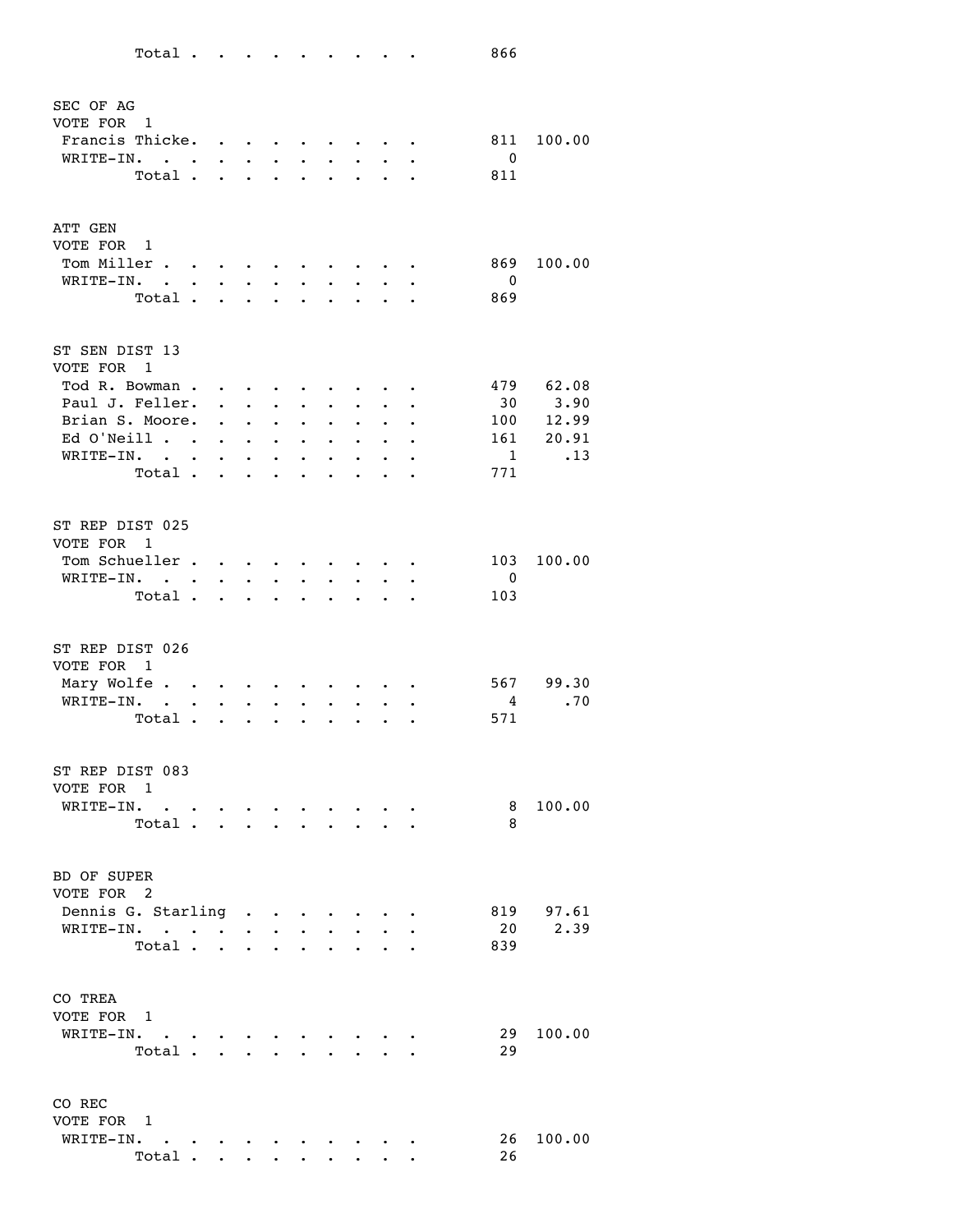| CO ATT                                           |                                             |                                                           |                                  |                                                                                                                                                                                                                                       |                      |                      |                                |
|--------------------------------------------------|---------------------------------------------|-----------------------------------------------------------|----------------------------------|---------------------------------------------------------------------------------------------------------------------------------------------------------------------------------------------------------------------------------------|----------------------|----------------------|--------------------------------|
| VOTE FOR 1                                       |                                             |                                                           |                                  |                                                                                                                                                                                                                                       |                      |                      |                                |
| WRITE-IN.<br>$\sim$ $-$                          |                                             |                                                           |                                  |                                                                                                                                                                                                                                       |                      |                      | 100.00<br>30                   |
| Total                                            |                                             | $\ddot{\phantom{0}}$                                      |                                  |                                                                                                                                                                                                                                       |                      |                      | 30                             |
|                                                  |                                             |                                                           |                                  |                                                                                                                                                                                                                                       |                      |                      |                                |
|                                                  |                                             |                                                           |                                  |                                                                                                                                                                                                                                       |                      |                      |                                |
|                                                  |                                             |                                                           |                                  |                                                                                                                                                                                                                                       |                      |                      | CLINTON COUNTY, IOWA           |
|                                                  |                                             |                                                           |                                  |                                                                                                                                                                                                                                       |                      |                      | PRIMARY ELECTION               |
|                                                  |                                             |                                                           |                                  |                                                                                                                                                                                                                                       |                      |                      | JUNE 8, 2010                   |
|                                                  |                                             |                                                           |                                  |                                                                                                                                                                                                                                       |                      |                      | REPUBLICAN                     |
|                                                  |                                             |                                                           |                                  |                                                                                                                                                                                                                                       |                      |                      |                                |
|                                                  |                                             |                                                           |                                  |                                                                                                                                                                                                                                       |                      |                      | TOTAL VOTES<br>နွ              |
|                                                  |                                             |                                                           |                                  |                                                                                                                                                                                                                                       |                      |                      |                                |
| US SENATOR                                       |                                             |                                                           |                                  |                                                                                                                                                                                                                                       |                      |                      |                                |
| VOTE FOR 1                                       |                                             |                                                           |                                  |                                                                                                                                                                                                                                       |                      |                      |                                |
| Chuck Grassley.                                  |                                             |                                                           |                                  |                                                                                                                                                                                                                                       |                      |                      | 1,955 98.73                    |
| WRITE-IN.                                        |                                             |                                                           |                                  |                                                                                                                                                                                                                                       |                      |                      | 1.27<br>25                     |
| Total                                            |                                             | $\cdot$ $\cdot$ $\cdot$ $\cdot$                           |                                  |                                                                                                                                                                                                                                       |                      |                      | 1,980                          |
|                                                  |                                             |                                                           |                                  |                                                                                                                                                                                                                                       |                      |                      |                                |
|                                                  |                                             |                                                           |                                  |                                                                                                                                                                                                                                       |                      |                      |                                |
| US REP DIST 1                                    |                                             |                                                           |                                  |                                                                                                                                                                                                                                       |                      |                      |                                |
| VOTE FOR 1                                       |                                             |                                                           |                                  |                                                                                                                                                                                                                                       |                      |                      |                                |
| James R. Budde.<br>$\bullet$                     |                                             |                                                           |                                  |                                                                                                                                                                                                                                       |                      |                      | 327<br>19.38                   |
| Will Johnson.<br>$\ddot{\phantom{0}}$            | $\bullet$                                   | $\bullet$ .                                               | $\bullet$                        |                                                                                                                                                                                                                                       |                      |                      | 337 19.98                      |
| Mike La Coste                                    |                                             | $\mathbf{1}$ , $\mathbf{1}$ , $\mathbf{1}$ , $\mathbf{1}$ |                                  |                                                                                                                                                                                                                                       |                      |                      | 202 11.91                      |
| Benjamin M. Lange.                               | <b><i>Committee States</i></b>              |                                                           |                                  | $\bullet$ $\bullet$ $\bullet$                                                                                                                                                                                                         |                      |                      | 823 48.55                      |
| WRITE-IN.<br>$\sim$ $\sim$                       | $\bullet$                                   | $\bullet$ .<br><br><br><br><br><br><br>                   |                                  | $\bullet$ $\bullet$ $\bullet$                                                                                                                                                                                                         | $\bullet$            |                      | $\overline{\mathbf{3}}$<br>.18 |
| Total                                            |                                             |                                                           |                                  | $\ddot{\bullet}$ . The set of the set of the set of the set of the set of the set of the set of the set of the set of the set of the set of the set of the set of the set of the set of the set of the set of the set of the set of t | $\ddot{\phantom{0}}$ |                      | 1,692                          |
|                                                  |                                             |                                                           |                                  |                                                                                                                                                                                                                                       |                      |                      |                                |
|                                                  |                                             |                                                           |                                  |                                                                                                                                                                                                                                       |                      |                      |                                |
| GOV                                              |                                             |                                                           |                                  |                                                                                                                                                                                                                                       |                      |                      |                                |
| VOTE FOR 1                                       |                                             |                                                           |                                  |                                                                                                                                                                                                                                       |                      |                      |                                |
| Terry E. Branstad.                               |                                             |                                                           |                                  |                                                                                                                                                                                                                                       |                      |                      | 1,534 71.04                    |
| Rod Roberts.                                     |                                             | $\sim$ $\sim$                                             |                                  | $\ddot{\bullet}$ $\ddot{\bullet}$                                                                                                                                                                                                     |                      |                      | 4.36<br>94                     |
| Bob Vander Plaats.                               | $\ddot{\phantom{a}}$                        |                                                           |                                  |                                                                                                                                                                                                                                       |                      |                      | 533<br>24.59                   |
| WRITE-IN.                                        | $\bullet$                                   | $\bullet$                                                 | $\bullet$                        | $\ddot{\phantom{0}}$                                                                                                                                                                                                                  |                      |                      | $\overline{\phantom{0}}$       |
| $\sim$ $\sim$ $\sim$                             |                                             | $\bullet$ . $\bullet$                                     |                                  | $\bullet$ .<br><br><br><br><br><br><br><br><br><br><br><br><br>                                                                                                                                                                       | $\bullet$            |                      | 2,161                          |
| Total                                            | $\bullet$ .<br><br><br><br><br><br><br><br> | $\bullet$                                                 | $\bullet$ . The set of $\bullet$ | $\bullet$                                                                                                                                                                                                                             | $\bullet$            |                      |                                |
|                                                  |                                             |                                                           |                                  |                                                                                                                                                                                                                                       |                      |                      |                                |
| SEC OF STATE                                     |                                             |                                                           |                                  |                                                                                                                                                                                                                                       |                      |                      |                                |
| VOTE FOR 1                                       |                                             |                                                           |                                  |                                                                                                                                                                                                                                       |                      |                      |                                |
| George S. Eichhorn.                              |                                             | $\bullet$                                                 |                                  |                                                                                                                                                                                                                                       |                      |                      | 395<br>23.88                   |
| Chris Sanger .<br>$\bullet$                      | $\ddot{\phantom{0}}$                        | $\bullet$                                                 | $\ddot{\phantom{0}}$             | $\bullet$                                                                                                                                                                                                                             |                      |                      | 421<br>25.39                   |
| Matt Schultz<br>$\bullet$ . The set of $\bullet$ | $\bullet$                                   | $\ddot{\phantom{0}}$                                      | $\bullet$                        | $\ddot{\phantom{0}}$                                                                                                                                                                                                                  |                      |                      | 835<br>50.48                   |
| $WRITE-IN.$ .<br>$\bullet$ .<br>$\bullet$        | $\bullet$                                   | $\bullet$ .                                               | $\ddot{\phantom{0}}$             | $\ddot{\phantom{a}}$                                                                                                                                                                                                                  | $\bullet$            |                      | $\overline{4}$<br>.24          |
| Total .<br>$\ddot{\phantom{a}}$                  | $\bullet$                                   | $\bullet$                                                 | $\ddot{\phantom{0}}$             |                                                                                                                                                                                                                                       |                      |                      | 1,655                          |
|                                                  |                                             |                                                           |                                  |                                                                                                                                                                                                                                       |                      |                      |                                |
|                                                  |                                             |                                                           |                                  |                                                                                                                                                                                                                                       |                      |                      |                                |
| AUD OF STATE                                     |                                             |                                                           |                                  |                                                                                                                                                                                                                                       |                      |                      |                                |
| VOTE FOR 1                                       |                                             |                                                           |                                  |                                                                                                                                                                                                                                       |                      |                      |                                |
| David A. Vaudt.                                  |                                             |                                                           |                                  |                                                                                                                                                                                                                                       |                      |                      | 1,654<br>99.82                 |
| WRITE-IN.<br>$\ddotsc$                           |                                             |                                                           |                                  |                                                                                                                                                                                                                                       |                      |                      | 3<br>.18                       |
| $\bullet$<br>Total .<br>$\bullet$                | $\bullet$                                   | $\ddot{\phantom{a}}$                                      | $\ddot{\phantom{a}}$             | $\ddot{\phantom{0}}$                                                                                                                                                                                                                  |                      |                      | 1,657                          |
|                                                  |                                             |                                                           |                                  |                                                                                                                                                                                                                                       |                      |                      |                                |
|                                                  |                                             |                                                           |                                  |                                                                                                                                                                                                                                       |                      |                      |                                |
| TREAS OF STATE                                   |                                             |                                                           |                                  |                                                                                                                                                                                                                                       |                      |                      |                                |
| VOTE FOR 1                                       |                                             |                                                           |                                  |                                                                                                                                                                                                                                       |                      |                      |                                |
| James A. Heavens                                 |                                             | <b>Contract Contract Contract</b>                         |                                  |                                                                                                                                                                                                                                       |                      |                      | 36.65<br>588                   |
| David D. Jamison.                                | $\ddot{\phantom{0}}$                        | $\ddot{\phantom{0}}$                                      | $\bullet$ . The set of $\bullet$ | $\ddot{\phantom{0}}$                                                                                                                                                                                                                  | $\ddot{\phantom{0}}$ | $\ddot{\phantom{0}}$ | 63.16<br>1,013<br>$\bullet$    |
| WRITE-IN.                                        |                                             | $\bullet$ . The set of $\bullet$                          | $\bullet$                        | $\bullet$                                                                                                                                                                                                                             | $\bullet$            |                      | 3<br>.19<br>$\bullet$          |
|                                                  |                                             |                                                           |                                  |                                                                                                                                                                                                                                       |                      |                      |                                |

Total . . . . . . . . . 1,604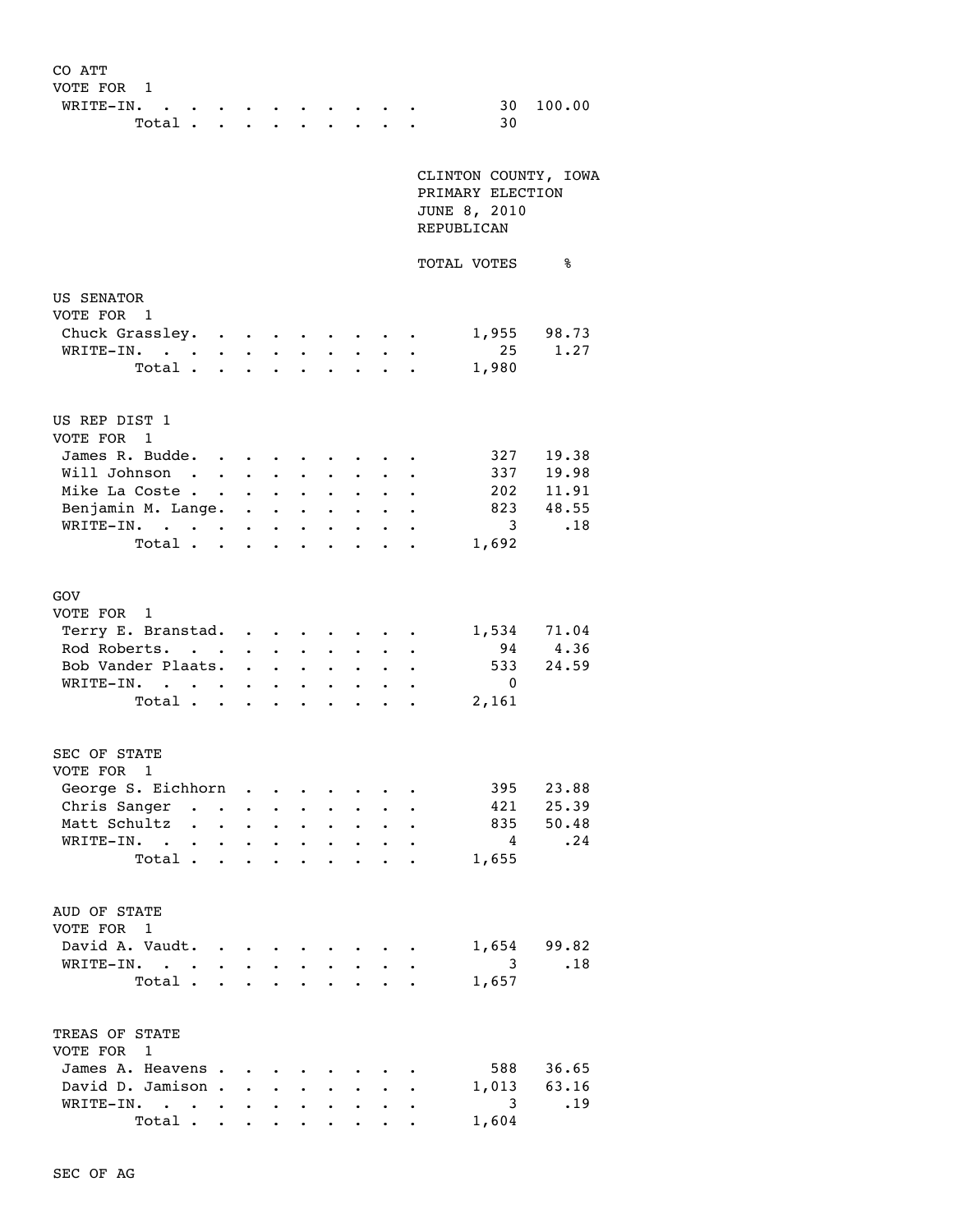| VOTE FOR 1<br>Bill Northey<br>WRITE-IN. |                                                             |                      |                                                                                                                                                                                                                                  |                      |                                  |                                  |                      |                           | $\ddot{\phantom{a}}$ | $\overline{\mathbf{3}}$ | 1,716 99.82<br>.18 |
|-----------------------------------------|-------------------------------------------------------------|----------------------|----------------------------------------------------------------------------------------------------------------------------------------------------------------------------------------------------------------------------------|----------------------|----------------------------------|----------------------------------|----------------------|---------------------------|----------------------|-------------------------|--------------------|
| Total                                   |                                                             |                      |                                                                                                                                                                                                                                  |                      | $\bullet$ . The set of $\bullet$ | $\bullet$ . The set of $\bullet$ | $\ddot{\phantom{0}}$ | $\ddot{\phantom{0}}$      | $\bullet$            | 1,719                   |                    |
|                                         |                                                             |                      |                                                                                                                                                                                                                                  |                      |                                  |                                  |                      |                           |                      |                         |                    |
| ATT GEN<br>VOTE FOR 1                   |                                                             |                      |                                                                                                                                                                                                                                  |                      |                                  |                                  |                      |                           |                      |                         |                    |
| Brenna Findley.                         |                                                             |                      |                                                                                                                                                                                                                                  |                      |                                  |                                  |                      |                           |                      |                         | 1,637 99.57        |
| WRITE-IN. .                             | $\bullet$ .<br><br><br><br><br><br><br><br><br><br><br><br> |                      | $\bullet$ .                                                                                                                                                                                                                      | $\bullet$ .          | $\bullet$ . $\bullet$            |                                  | $\sim$ $-$           |                           |                      | $\overline{7}$          | .43                |
| Total.                                  |                                                             |                      | $\mathbf{r}$ $\mathbf{r}$                                                                                                                                                                                                        |                      | $\ddot{\phantom{0}}$             | $\ddot{\phantom{0}}$             | $\ddot{\phantom{0}}$ | $\mathbf{L}^{\text{max}}$ | $\overline{a}$       | 1,644                   |                    |
|                                         |                                                             |                      |                                                                                                                                                                                                                                  |                      |                                  |                                  |                      |                           |                      |                         |                    |
| ST SEN DIST 13<br>VOTE FOR 1            |                                                             |                      |                                                                                                                                                                                                                                  |                      |                                  |                                  |                      |                           |                      |                         |                    |
| Andrew Naeve                            |                                                             |                      |                                                                                                                                                                                                                                  |                      |                                  |                                  |                      |                           |                      |                         | 1,004 99.30        |
| WRITE-IN. .                             |                                                             | $\ddot{\phantom{0}}$ | $\bullet$ .                                                                                                                                                                                                                      | $\ddot{\phantom{0}}$ |                                  |                                  |                      |                           |                      |                         | $7 \quad .70$      |
| Total.                                  |                                                             | $\ddot{\phantom{0}}$ | $\ddot{\phantom{0}}$                                                                                                                                                                                                             | $\ddot{\phantom{a}}$ |                                  |                                  |                      |                           |                      | 1,011                   |                    |
| ST REP DIST 025<br>VOTE FOR 1           |                                                             |                      |                                                                                                                                                                                                                                  |                      |                                  |                                  |                      |                           |                      |                         |                    |
| WRITE-IN.                               |                                                             |                      | $\cdot$ $\cdot$ $\cdot$ $\cdot$ $\cdot$ $\cdot$                                                                                                                                                                                  |                      |                                  |                                  |                      |                           |                      | 8                       | 100.00             |
| Total.                                  |                                                             |                      | $\cdot$ $\cdot$                                                                                                                                                                                                                  |                      |                                  |                                  |                      |                           |                      | - 8                     |                    |
| ST REP DIST 026<br>VOTE FOR 1           |                                                             |                      |                                                                                                                                                                                                                                  |                      |                                  |                                  |                      |                           |                      |                         |                    |
| David A. Rose                           |                                                             |                      |                                                                                                                                                                                                                                  |                      |                                  |                                  |                      |                           |                      |                         | 815 98.66          |
| WRITE-IN.                               |                                                             |                      | $\bullet$ $\bullet$ $\bullet$                                                                                                                                                                                                    | $\bullet$            | $\bullet$                        |                                  |                      |                           |                      |                         | 11 1.34            |
| Total .                                 |                                                             |                      | $\cdot$ $\cdot$ $\cdot$ $\cdot$                                                                                                                                                                                                  |                      | $\ddot{\phantom{0}}$             | $\ddot{\phantom{0}}$             | $\ddot{\phantom{0}}$ |                           | $\ddot{\phantom{0}}$ | 826                     |                    |
| ST REP DIST 083<br>VOTE FOR 1           |                                                             |                      |                                                                                                                                                                                                                                  |                      |                                  |                                  |                      |                           |                      |                         |                    |
| Steven N. Olson                         |                                                             |                      | $\mathbf{r}$ , and the set of the set of the set of the set of the set of the set of the set of the set of the set of the set of the set of the set of the set of the set of the set of the set of the set of the set of the set |                      |                                  |                                  |                      |                           |                      |                         | 849 99.88          |
| WRITE-IN.                               |                                                             |                      | $\cdot$ $\cdot$ $\cdot$ $\cdot$ $\cdot$ $\cdot$ $\cdot$                                                                                                                                                                          |                      |                                  |                                  |                      |                           | $\ddot{\phantom{0}}$ | $\overline{1}$          | $\cdot$ 12         |
| Total.                                  |                                                             |                      |                                                                                                                                                                                                                                  |                      |                                  |                                  | $\bullet$            | $\ddot{\phantom{0}}$      | $\ddot{\phantom{0}}$ | 850                     |                    |
| BD OF SUPER<br>VOTE FOR 2               |                                                             |                      |                                                                                                                                                                                                                                  |                      |                                  |                                  |                      |                           |                      |                         |                    |
| Jill M. Davisson.                       |                                                             |                      |                                                                                                                                                                                                                                  |                      |                                  |                                  |                      |                           |                      |                         | 1,475 48.98        |
| Brian Schmidt                           |                                                             |                      |                                                                                                                                                                                                                                  |                      |                                  |                                  |                      | $\sim$ $\sim$             |                      |                         | 1,528 50.78        |
| WRITE-IN.<br>$\ddot{\phantom{0}}$       |                                                             | $\ddot{\phantom{a}}$ | $\ddot{\phantom{0}}$                                                                                                                                                                                                             | $\ddot{\phantom{0}}$ | $\ddot{\phantom{0}}$             | $\ddot{\phantom{0}}$             | $\ddot{\phantom{a}}$ |                           |                      | $\overline{7}$          | .23                |
| Total                                   |                                                             |                      |                                                                                                                                                                                                                                  |                      | $\bullet$                        | $\ddot{\phantom{0}}$             |                      |                           | $\ddot{\phantom{0}}$ | 3,010                   |                    |
| CO TREA<br>VOTE FOR 1                   |                                                             |                      |                                                                                                                                                                                                                                  |                      |                                  |                                  |                      |                           |                      |                         |                    |
| Rhonda McIntyre                         |                                                             |                      |                                                                                                                                                                                                                                  |                      |                                  |                                  |                      |                           |                      |                         | 1,913 99.69        |
| WRITE-IN.                               |                                                             |                      |                                                                                                                                                                                                                                  |                      |                                  |                                  |                      | $\cdots$                  |                      | $6\overline{6}$         | .31                |
| Total.                                  |                                                             |                      | $\mathbf{r} = \mathbf{r} \times \mathbf{r}$                                                                                                                                                                                      |                      |                                  |                                  |                      |                           |                      | 1,919                   |                    |
| CO REC<br>VOTE FOR 1                    |                                                             |                      |                                                                                                                                                                                                                                  |                      |                                  |                                  |                      |                           |                      |                         |                    |
| Steve Mangan                            | $\bullet$                                                   |                      |                                                                                                                                                                                                                                  |                      |                                  |                                  |                      |                           |                      |                         | 1,811 99.72        |
| WRITE-IN. .                             |                                                             | $\ddot{\phantom{0}}$ | $\ddot{\phantom{0}}$                                                                                                                                                                                                             | $\ddot{\phantom{0}}$ |                                  |                                  |                      |                           |                      | $5^{\circ}$             | .28                |
| Total.                                  |                                                             | $\mathbf{L}$         | $\ddot{\phantom{a}}$                                                                                                                                                                                                             | $\mathbf{A}$         |                                  |                                  |                      |                           |                      | 1,816                   |                    |
| CO ATT<br>VOTE FOR 1<br>Mike Wolf       |                                                             |                      |                                                                                                                                                                                                                                  |                      |                                  |                                  |                      |                           |                      |                         | 1,901 99.21        |
| WRITE-IN.                               |                                                             |                      |                                                                                                                                                                                                                                  |                      |                                  |                                  |                      |                           |                      | 15                      | .79                |
|                                         |                                                             |                      |                                                                                                                                                                                                                                  |                      |                                  |                                  |                      |                           |                      |                         |                    |